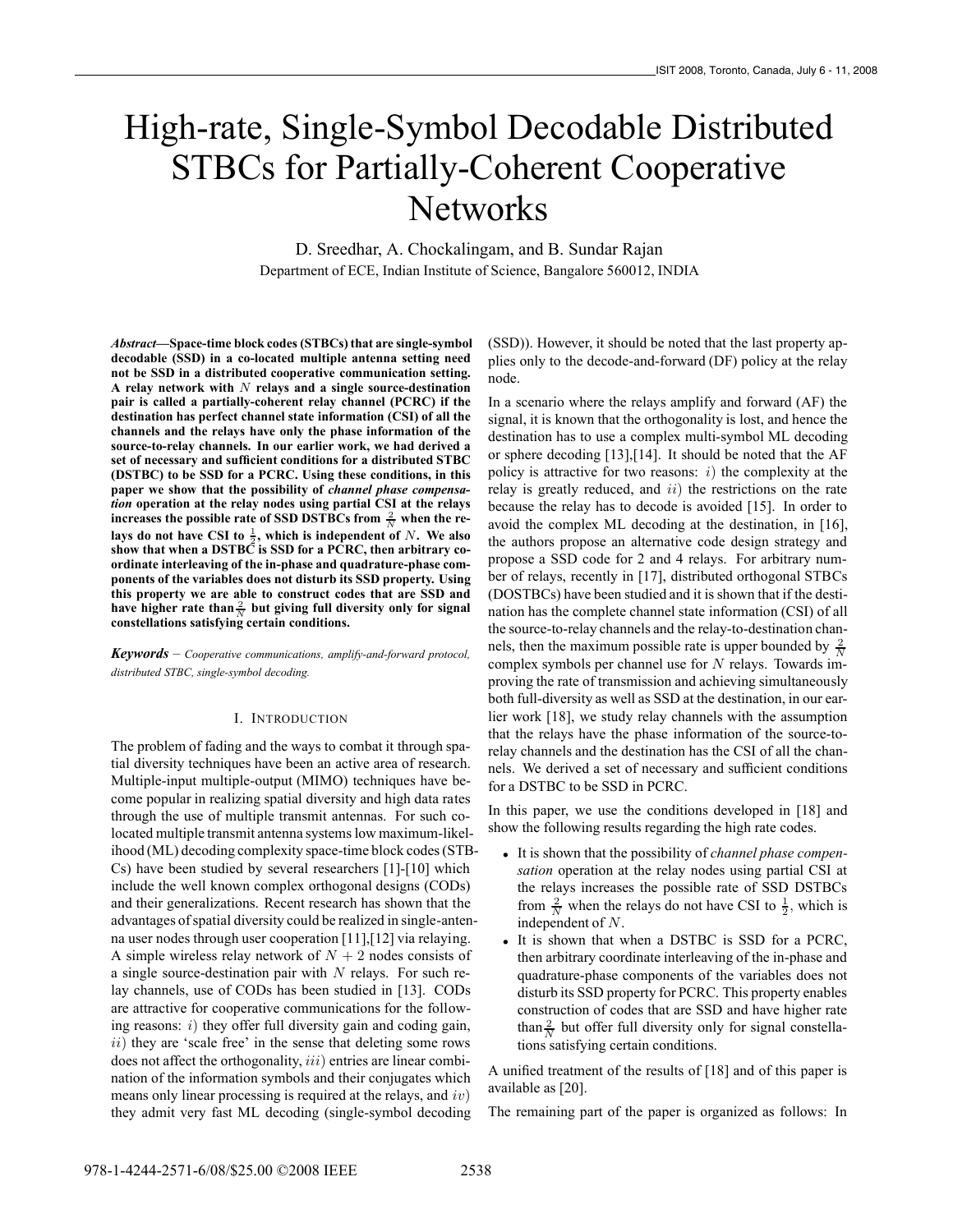

Fig. 1. A cooperative relay network.

Section II, the signal model for a PCRC is developed. In Section III, we recapitulate the necessary and sufficient conditions derived in [18] for a DSTBC to be SSD in a PCRC is obtained. In Section IV, we prove that the rate-halving codes from real orthogonal designs are SSD for PCRC. Then, in Section V, we prove that arbitrary coordinate interleaving of the in-phase and quadrature-phase components of the variables does not disturb its SSD property for PCRC. Concluding remarks are given in Section VI.

## II. SYSTEM MODEL

Consider a wireless network with  $N + 2$  nodes consisting of a source, a destination, and N relays, as shown in Fig. 1. All nodes are half-duplex nodes, i.e., a node can either transmit or receive at a time on a specific frequency. We consider amplify-and-forward (AF) transmission at the relays. Transmission from the source to the destination is carried out in two phases. In the first phase, the source transmits information symbols  $x^{(i)}$ ,  $1 \le i \le T_1$  in  $T_1$  time slots. All the N relays receive these  $T_1$  symbols. This phase is called the *broadcast phase*. In the second phase, all the  $N$  relays<sup>1</sup> perform distributed space-time block encoding on their received vectors and transmit the resulting encoded vectors in  $T_2$  time slots. That is, each relay will transmit a column (with  $T_2$  entries) of a distributed STBC matrix of size  $T_2 \times N$ . The destination receives a faded and noise added version of this matrix. This phase is called the *relay phase*. We assume that the source-torelay channels remain static over  $T_1$  time slots, and the relayto-destination channels remain static over  $T_2$  time slots.

The received signal at the jth relay,  $j = 1, \dots, N$ , in the *i*th time slot,  $i = 1, \dots, T_1$ , denoted by  $v_j^{(i)}$ , can be written as<sup>2</sup>

$$
v_j^{(i)} = \sqrt{E_1} h_{sj} x^{(i)} + z_j^{(i)}, \tag{1}
$$

<sup>1</sup>Here, we assume that all the  $N$  relays participate in the cooperative transmission. It is also possible that some relays do not participate in the transmission based on whether the channel is in outage or not. We do not consider such a partial participation scenario here.

<sup>2</sup>We use the following notation: Vectors are denoted by boldface lowercase letters, and matrices are denoted by boldface uppercase letters. Superscripts  $T$  and  $H$  denote transpose and conjugate transpose operations, respectively and ∗ denotes matrix conjugation operation.

where  $h_{si}$  is the complex channel gain from the source s to the *j*th relay,  $z_j^{(i)}$  is additive white Gaussian noise at relay *j* with zero mean and unit variance,  $E_1$  is the transmit energy per symbol in the broadcast phase, and  $\mathbb{E}\left[\left(x^{(i)}\right)^* x^{(i)}\right]$  $= 1.$ We assume that each relay has the knowledge of the channel phase on the link between the source and itself in the broadcast phase. That is, defining the channel gain from source to relay j as  $h_{sj} = \alpha_{sj} e^{j\theta_{sj}}$ , we assume that relay j has perfect knowledge of only  $\hat{\theta}_{sj}$  and does not have the knowledge of  $\alpha_{s_i}$ . We perform a channel phase compensation operation and amplification of the received signals at the relays before performing space-time encoding. That is, we multiply  $v_i^{(i)}$  in (1) by e−**j**θsj as well as by an amplification factor G . The amplified and phase compensated *i*th received signal at the *j*th relay can be written as

$$
\widehat{v}_j^{(i)} = \underbrace{\sqrt{\frac{E_2}{E_1 + 1}}}_{\triangleq G} e^{-j\theta_{sj}} v_j^{(i)}, \qquad (2)
$$

where  $E_2$  is the transmit energy per transmission of a symbol in the relay phase, and the amplification factor  $G$  at the relay, makes the total transmission energy per symbol in the relay phase to be equal to  $E_2$ . Let  $E_t$  denote the total energy per symbol in both the phases put together. Then, it is shown in [15] that the optimum energy allocation that maximizes the receive SNR at the destination is when half the energy is spent in the broadcast phase and the remaining half in the relay phase when the time allocations for the relay and broadcast phase are same i.e.,  $T_1 = T_2$ . We also assume that the energy is distributed equally i.e.,  $E_1 = \frac{E_t}{2}$  and  $E_2 = \frac{E_t}{2M}$ , where M is the number of transmissions per symbol in the STBC. For the unequal-time allocation ( $T_1 \neq T_2$ ) this distribution might not be optimal.

At relay j, a  $2T_1 \times 1$  real vector  $\hat{v}_j$  given by

$$
\widehat{\mathbf{v}}_{j} = \left[ \widehat{v}_{jI}^{(1)}, \widehat{v}_{jQ}^{(1)}, \widehat{v}_{jI}^{(2)}, \widehat{v}_{jQ}^{(2)}, \cdots, \widehat{v}_{jI}^{(T_1)}, \widehat{v}_{jQ}^{(T_1)} \right]^{T}, \quad (3)
$$

is formed, where  $\hat{v}_{jI}^{(i)}$  and  $\hat{v}_{jQ}^{(i)}$ , respectively, are the in-phase (real part) and quadrature (imaginary part) components of  $\hat{v}_j^{(i)}$ . Now, (3) can be written in the form

$$
\widehat{\mathbf{v}}_j = G \sqrt{E_1} |h_{sj}| \mathbf{x} + \widehat{\mathbf{z}}_j.
$$
 (4)

where **x** is the  $2T_1 \times 1$  data symbol real vector, given by

$$
\mathbf{x} = \left[ x_1^{(1)}, x_2^{(1)}, x_1^{(2)}, x_2^{(2)}, \cdots, x_I^{(T_1)}, x_Q^{(T_1)} \right]^T, \tag{5}
$$

 $\hat{\mathbf{z}}_j$  is the  $2T_1 \times 1$  noise vector, given by

$$
\widehat{\mathbf{z}}_j = \begin{bmatrix} \widehat{z}_{jI}^{(1)}, \widehat{z}_{jQ}^{(1)}, \widehat{z}_{jI}^{(2)}, \widehat{z}_{jQ}^{(2)}, \cdots, \widehat{z}_{jI}^{(T_1)}, \widehat{z}_{jQ}^{(T_1)} \end{bmatrix}^T,
$$

where  $\hat{z}_j^{(i)} = G e^{-\mathbf{j}\theta_{sj}} z_j^{(i)}$ . Let

$$
\mathbf{C} = [\mathbf{c}_1, \mathbf{c}_2, \cdots, \mathbf{c}_N] \tag{6}
$$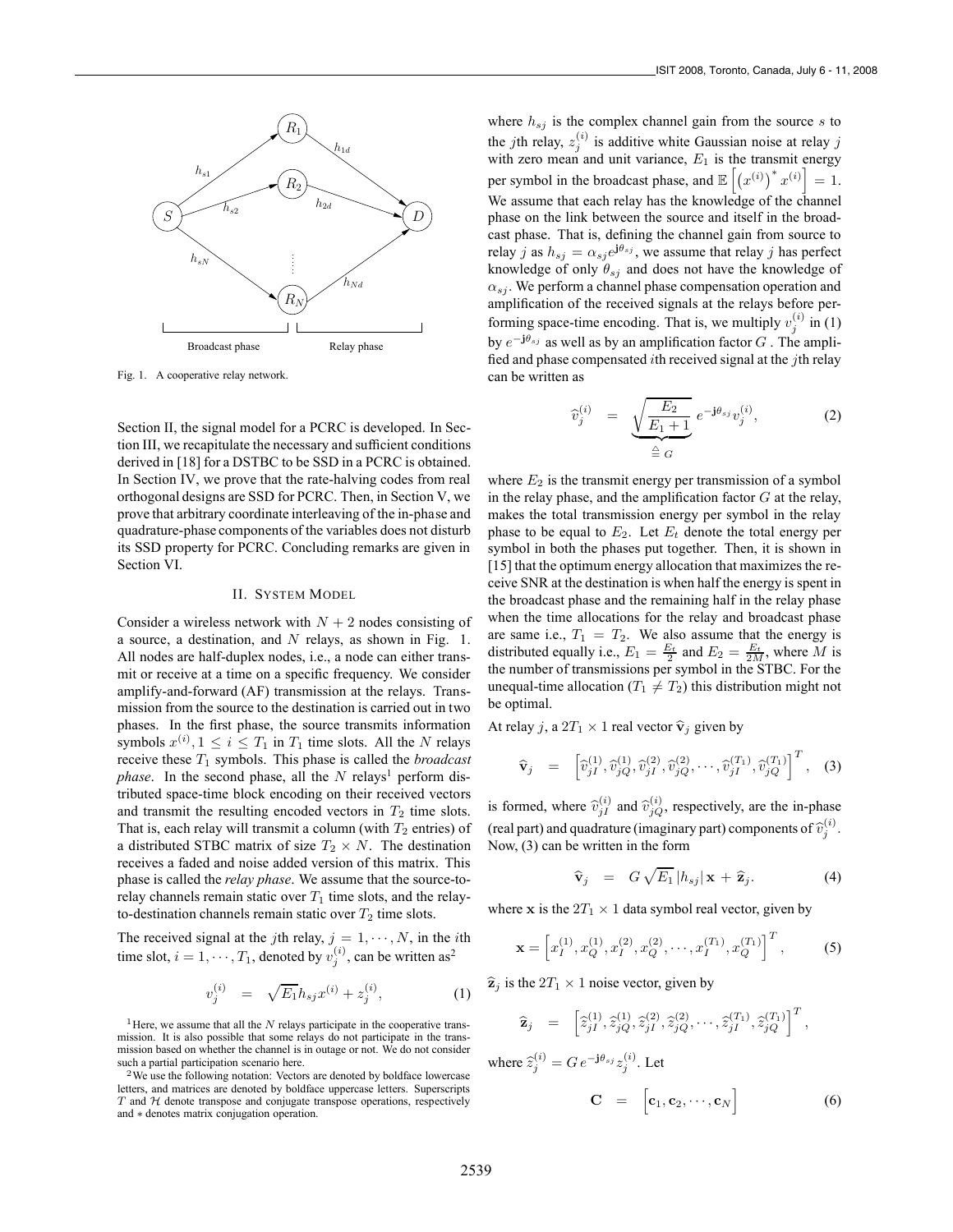denote the  $T_2 \times N$  distributed STBC matrix to be sent in the relay phase jointly by all  $N$  relays, where  $\mathbf{c}_j$  denotes the jth column of **C**. The jth column  $c_j$  is manufactured by the jth relay as

$$
\mathbf{c}_{j} = \mathbf{A}_{j} \hat{\mathbf{v}}_{j} \n= G \sqrt{E_{1}} \mathbf{A}_{j} |h_{sj}| \mathbf{x} + \mathbf{A}_{j} \hat{\mathbf{z}}_{j},
$$
\n(7)

where  $A_j$  is the complex processing matrix of size  $T_2 \times 2T_1$ for the jth relay, called the *relay matrix*. For example, for the 2-relay case (i.e.,  $N = 2$ ), with  $T_1 = T_2 = 2$ , using Alamouti code, the relay matrices are given by

$$
\mathbf{A}_1 = \left[ \begin{array}{ccc} 1 & \mathbf{j} & 0 & 0 \\ 0 & 0 & -1 & \mathbf{j} \end{array} \right] \text{ and } \mathbf{A}_2 = \left[ \begin{array}{ccc} 0 & 0 & 1 & \mathbf{j} \\ 1 & -\mathbf{j} & 0 & 0 \end{array} \right] . (8)
$$

Let y denote the  $T_2 \times 1$  received signal vector at the destination in  $T_2$  time slots. Then, **y** can be written as

$$
\mathbf{y} = \sum_{j=1}^{N} h_{jd} \mathbf{c}_j + \mathbf{z}_d, \tag{9}
$$

where  $h_{jd}$  is the complex channel gain from the jth relay to the destination, and  $z_d$  is the AWGN noise vector at the destination with zero mean and  $E[\mathbf{z}_d \mathbf{z}_d^{\mathcal{H}}] = \mathbf{I}$ . Substituting (7) in (9), we can write

$$
\mathbf{y} = G \sqrt{E_1} \left( \sum_{j=1}^N h_{jd} | h_{sj} | \mathbf{A}_j \right) \mathbf{x} + \underbrace{\sum_{j=1}^N h_{jd} \mathbf{A}_j \hat{\mathbf{z}}_j + \mathbf{z}_d}_{\hat{\mathbf{z}}_d \text{ : total noise}} \quad (10)
$$

Such systems will be referred as *partially-coherent relay channels* (PCRC). A distributed STBC which is SSD for a PCRC will be referred as SSD-DSTBC-PCRC.

## III. CONDITIONS FOR SSD IN PCRC

In [18], we have proved the following two theorems.

**Theorem 1:** For co-located MIMO with N transmit antennas, the linear STBC as given in (6) is SSD *iff*

$$
\mathbf{A}_{jI}^T \mathbf{A}_{jI} + \mathbf{A}_{jQ}^T \mathbf{A}_{jQ} = \mathbf{D}_{jj}^{(1)}; \forall j,
$$
  
\n
$$
\mathbf{A}_{jI}^T \mathbf{A}_{iI} + \mathbf{A}_{jQ}^T \mathbf{A}_{iQ} + \mathbf{A}_{iI}^T \mathbf{A}_{jI} + \mathbf{A}_{iQ}^T \mathbf{A}_{jQ} = \mathbf{D}_{ij}^{(2)}; \forall i, j, i \neq j,
$$
  
\n
$$
\mathbf{A}_{jI}^T \mathbf{A}_{iQ} + \mathbf{A}_{jQ}^T \mathbf{A}_{iI} - \mathbf{A}_{iI}^T \mathbf{A}_{jQ} - \mathbf{A}_{iQ}^T \mathbf{A}_{jI} = \mathbf{D}_{ij}^{(3)}; \forall i, j, i \neq j, \quad (11)
$$

where  $\mathbf{A}_j = \mathbf{A}_{jI} + \mathbf{j} \mathbf{A}_{jQ}, j = 1, 2, \cdots, N$ , where  $\mathbf{A}_{jI}$  and  $\mathbf{A}_{jQ}$  are real matrices, and  $\mathbf{D}_{ij}^{(1)}, \mathbf{D}_{ij}^{(2)}$  and  $\mathbf{D}_{ij}^{(3)}$  are block diagonal matrices of the form

$$
\mathbf{D}_{ij}^{(k)} = \begin{bmatrix} \mathbf{D}_{ij,1}^{(k)} & \mathbf{0} & \cdots & \mathbf{0} \\ \mathbf{0} & \mathbf{D}_{ij,2}^{(k)} & \cdots & \mathbf{0} \\ \vdots & \vdots & \ddots & \vdots \\ \mathbf{0} & \cdots & \cdots & \mathbf{D}_{ij,T_1}^{(k)} \end{bmatrix}, \qquad (12)
$$

where  $\mathbf{D}_{i i, l}^{(k)} =$  $a_{i,i,l}^{(k)}$   $b_{i,i,l}^{(k)}$  $\begin{bmatrix} a_{i,j,l}^{(k)} & b_{i,j,l}^{(k)} \\ b_{i,j,l}^{(k)} & c_{i,j,l}^{(k)} \end{bmatrix}$  and it is understood that whenever the superscript is (1) as in  $\mathbf{D}_{ii}^{(1)}$ , then  $i = j$ .

**Theorem 2:** A code as given by (7) is SSD-DSTBC-PCRC *iff* the relay matrices  $A_j$ ,  $j = 1, 2, \dots, N$ , satisfy (11) (i.e., the code is SSD for a co-located MIMO set up), and, in addition,

$$
A_{j_1I}^T (A_{j_2I}A_{j_2I}^T + A_{j_2Q}A_{j_2Q}^T) A_{j_3I} +
$$
  
\n
$$
A_{j_3I}^T (A_{j_2I}A_{j_2I}^T + A_{j_2Q}A_{j_2Q}^T) A_{j_1I} +
$$
  
\n
$$
A_{j_1Q}^T (A_{j_2I}A_{j_2I}^T + A_{j_2Q}A_{j_2Q}^T) A_{j_3Q} +
$$
  
\n
$$
A_{j_3Q}^T (A_{j_2I}A_{j_2I}^T + A_{j_2Q}A_{j_2Q}^T) A_{j_1Q} = D'_{j_1,j_2,j_3},
$$
  
\n
$$
A_{j_1I}^T (A_{j_2I}A_{j_2Q}^T + A_{j_2Q}A_{j_2I}^T) A_{j_3Q} +
$$
  
\n
$$
A_{j_3Q}^T (A_{j_2I}A_{j_2Q}^T + A_{j_2Q}A_{j_2I}^T) A_{j_1I} +
$$
  
\n
$$
A_{j_1Q}^T (A_{j_2I}A_{j_2Q}^T + A_{j_2Q}A_{j_2I}^T) A_{j_3I} +
$$
  
\n
$$
A_{j_3I}^T (A_{j_2I}A_{j_2Q}^T + A_{j_2Q}A_{j_2I}^T) A_{j_1Q} = D''_{j_1,j_2,j_3},
$$
  
\n
$$
\forall j_1, j_2, j_3, (14)
$$

where  $\mathbf{D}'_{j_1,j_2,j_3}$  and  $\mathbf{D}''_{j_1,j_2,j_3}$ ,  $1 \leq j_1,j_2,j_3 \leq N$ , are block diagonal matrices of the form in (12).

We will use these results to derive our new results in the following two sections.

# IV. A CLASS OF RATE- $\frac{1}{2}$  SSD DSTBCs

It is well known that the rate of square SSD codes for colocated MIMO systems falls exponentially as the number of antennas increases. In this section, it is shown that if nonsquare designs are used then SSD codes for PCRCs can be achieved with rate  $\frac{1}{2}$  for any number of antennas.

It is well known [1] that real orthogonal designs (RODs) with rate one exist for any number of antennas and these are nonsquare designs for more than 2 antennas and the delay increases exponentially with the number of antennas. Using these RODs, in [1], a class of rate  $\frac{1}{2}$  complex orthogonal designs for any number of antennas is obtained as follows: If **G** is a  $p \times N$  rate one ROD, where p denotes the delay and N denotes the number of antennas with variables  $x_1, x_2, \dots, x_p$ , then, denoting by **G**<sup>∗</sup> the complex design obtained by replac-

ing 
$$
x_i
$$
 with  $x_i^*$ ,  $i = 1, 2, \dots, p$ , the design  $\begin{bmatrix} \mathbf{G} \\ \mathbf{G}^* \end{bmatrix}$  is a  $2p \times N$ 

rate- $\frac{1}{2}$  COD. We refer to this construction as stacking construction. The following theorem asserts that the rate  $\frac{1}{2}$  CODs by stacking construction are SSD for PCRC.

**Theorem 3:** The rate-1/2 CODs, constructed from rate one RODs by stacking construction [1] are SSD-DSTBC-PCRC.

*Proof:* Let  $\mathbf{G}_c$  be the rate-1/2 COD obtained from a  $p \times N$ ROD **G** by stacking construction, i.e.,

$$
\mathbf{G}_c = \left[ \begin{array}{c} \mathbf{G} \\ \mathbf{G}^* \end{array} \right]. \tag{15}
$$

Let the  $p \times p$  real matrices  $\hat{A}_j j = 1, \dots, N$  generate the columns of **G**, i.e.,

$$
\mathbf{G} = [\hat{\mathbf{A}}_1 \mathbf{x}, \hat{\mathbf{A}}_2 \mathbf{x}, \cdots, \hat{\mathbf{A}}_N \mathbf{x}], \qquad (16)
$$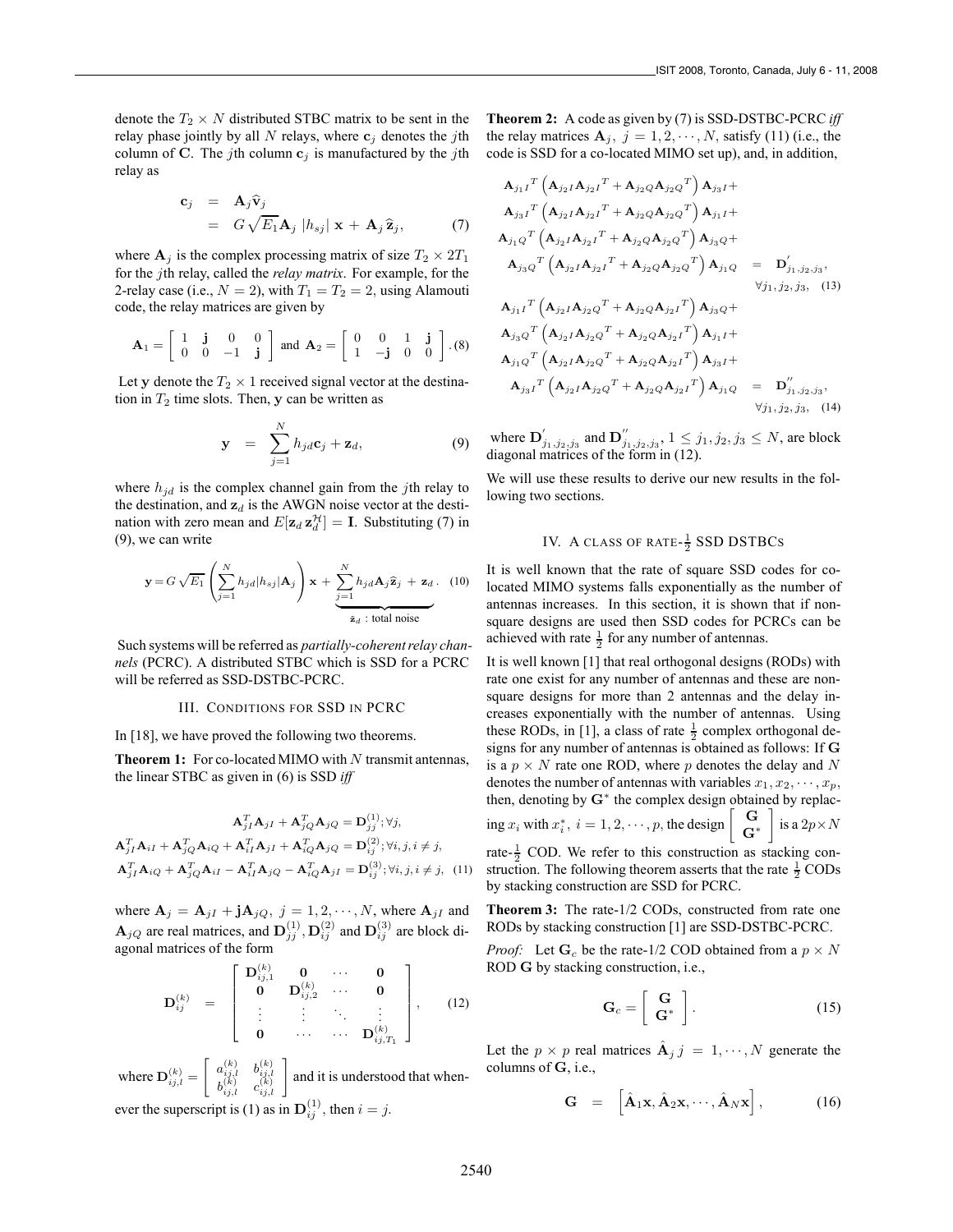where **x** is the  $p \times 1$  real data vector and the matrices  $\mathbf{A}_i$ denote the column vector representation matrices used in [5]. By the definition of RODs,  $\mathbf{G}^T \mathbf{G} = (\mathbf{x}^T \mathbf{x}) \mathbf{I}$ . This implies that

$$
\begin{aligned}\n\hat{\mathbf{A}}_j^T \hat{\mathbf{A}}_j &= \mathbf{I}, \ j = 1, \cdots, N \\
\hat{\mathbf{A}}_j^T \hat{\mathbf{A}}_i &= -\hat{\mathbf{A}}_i^T \hat{\mathbf{A}}_j, \ i, j = 1, \cdots, N, i \neq j.\n\end{aligned} \tag{17}
$$

It is noted that the Hurwitz-Radon family of matrices satisfy (17) and explicit construction for any  $N$  is given in [1]. It is noted that the representation in [1] is different from the column vector representation used in this paper. An important consequence is that the Hurwitz-Radon family of matrices satisfy the conditions

$$
\hat{\mathbf{A}}_j^T \hat{\mathbf{A}}_j = \mathbf{I}, j = 1, \cdots, N
$$
  
\n
$$
\hat{\mathbf{A}}_j^T = -\hat{\mathbf{A}}_j, j = 1, \cdots, N
$$
  
\n
$$
\hat{\mathbf{A}}_j \hat{\mathbf{A}}_i = -\hat{\mathbf{A}}_i \hat{\mathbf{A}}_j, i, j = 1, \cdots, N, i \neq j,
$$
 (18)

and hence  $\hat{\mathbf{A}}_j \hat{\mathbf{A}}_j^T = \mathbf{I} \ \forall j$ , which we will use in our proof. Viewing  $\mathbf{G}_c$  as a  $T_2 \times N$  distributed STBC with  $T_1 = p$  and  $T_2 = 2p$ , the  $T_2 \times 2T_1$  relay matrices  $A_j$  of  $G_c$  have the structure

$$
\mathbf{A}_{jI} = \begin{pmatrix} \mathbf{U}_j \\ \mathbf{U}_j \end{pmatrix} \text{ and } \mathbf{A}_{jQ} = \begin{pmatrix} \mathbf{V}_j \\ -\mathbf{V}_j \end{pmatrix}.
$$
 (19)

Since  $\mathbf{G}_c$  is constructed from a ROD, the coefficients of real and imaginary components are same, i.e., the matrices  $U_j$  and  $V_i$  have the form

$$
\mathbf{U}_{j} = [\gamma_{1,j}, \mathbf{0}, \gamma_{2,j}, \mathbf{0}, \cdots, \gamma_{T_1,j}, \mathbf{0}] \n\mathbf{V}_{j} = [\mathbf{0}, \gamma_{1,j}, \mathbf{0}, \gamma_{2,j}, \cdots, \mathbf{0}, \gamma_{T_1,j}],
$$
\n(20)

with  $\gamma_{i,j}$  are column vectors of  $\hat{\mathbf{A}}_j$ . Since  $\hat{\mathbf{A}}_j \hat{\mathbf{A}}_j^T = \mathbf{I} \ \forall j$ , it is easily verified that  $U_jU_j^T = I$  and  $V_jV_j^T = I \forall j$ . It is also easily seen that  $U_j V_j^T = 0$  and  $V_j U_j^T = 0$ . Hence, we have

$$
\mathbf{A}_{jI}\mathbf{A}_{jI}^T + \mathbf{A}_{jQ}\mathbf{A}_{jQ}^T = 2\mathbf{I}
$$
  
\n
$$
\mathbf{A}_{jI}\mathbf{A}_{jQ}^T + \mathbf{A}_{jQ}\mathbf{A}_{jI}^T = 0
$$
 (21)

Substituting this in  $(13)$ , we get the left hand side of  $(13)$  to be

$$
2\left(\mathbf{A}_{j_1I}{}^T\mathbf{A}_{j_3I} + \mathbf{A}_{j_3}{}^T\mathbf{A}_{j_1I} + \mathbf{A}_{j_1Q}{}^T\mathbf{A}_{j_3Q} + \mathbf{A}_{j_3Q}{}^T\mathbf{A}_{j_3Q}\right), (22)
$$

which, by (11), is always a block diagonal matrix of the form (12). Also the left hand side of (14) is  $0$ . Hence,  $G_c$  is SSD for PCRC.  $\square$ 

In [17], it is shown that if the  $N$  relays do not have any CSI and the destination has all the CSI, then an upper bound on the rate of distributed SSD codes is  $\frac{2}{N}$ , which decreases rapidly as the number of relays increases. However, Theorem 3 shows that, if the relay knows only the phase information of the sourcerelay channels then the lower bound on the rate of the distributed SSD codes is  $\frac{1}{2}$  which is independent of the number of relays. For example, the ROD part of such rate-1/2 SSD DSTBCs for PCRC for 10 relays using Hurwitz-Radon construction yields a  $32 \times 10$  matrix and for 12 relays it yields a  $64 \times 12$  matrix.

## V. INVARIANCE OF SSD UNDER COORDINATE INTERLEAVING

In this section, we show that the property of SSD of a DSTBC for PCRC is invariant under coordinate interleaving of the data symbols. To illustrate the usefulness of this result we first show the following lemma.

*Lemma 1:* If  $\mathbf{G}(x_1, \dots, x_{T_1})$  is a SSD design in  $T_1$  variables and  $N$  transmit nodes that satisfies  $(11)$ ,  $(13)$  and  $(14)$ , then the design in  $2T_1$  variables and  $2N$  transmit nodes given by

$$
\bar{\mathbf{G}}(x_1,\cdots,x_{2T_1})=\left[\begin{array}{cc}\mathbf{G}(x_1,\cdots,x_{T_1})&\mathbf{0}\\\mathbf{0}&\mathbf{G}(x_{T_1+1},\cdots,x_{2T_1})\end{array}\right] (23)
$$

also satisfies (11), (13) and (14).

*Proof:* If  $A_j$ ,  $1 \leq j \leq N$  are the relay matrices of G, then the corresponding  $\bar{\mathbf{A}}_j$  matrices for  $\bar{\mathbf{G}}$  are  $\bar{\mathbf{A}}_j = \begin{bmatrix} \mathbf{A}_j & \mathbf{0} \\ \mathbf{0} & \mathbf{0} \end{bmatrix}$ ,  $1 \leq j \leq N$  and  $\bar{\mathbf{A}}_j = \begin{bmatrix} \mathbf{0} & \mathbf{0} \\ \mathbf{0} & \mathbf{A} \end{bmatrix}$  $\mathbf{0}$  **A**<sub>j</sub>  $\Big]$ ,  $N+1 \leq j \leq 2N$ . It is easily verified that if  $A_j$  satisfies (11), (13) and (14), then so do the matrices  $\bar{\mathbf{A}}_j$ .  $\Box$ 

As an example, if we choose  $\mathbf{G}(x_1, x_2)$  to be the Alamouti code in the lemma above then we get the code

$$
\left[\begin{array}{cccc} x_1 & x_2 & 0 & 0 \\ -x_2^* & x_1^* & 0 & 0 \\ 0 & 0 & x_3 & x_4 \\ 0 & 0 & -x_4^* & x_3^* \end{array}\right].
$$
 (24)

This code is SSD for PCRC. Note that a 4-antenna COD has only rate only  $\frac{3}{4}$  whereas this code has rate 1. However, it is easily shown that this code does not give full-diversity. But, coordinate interleaving for this example results in CIOD<sup>4</sup> which gives full-diversity for any signal set with coordinate product distance zero, and we have already seen that  $CIOD<sub>4</sub>$ has the SSD property for PCRC.

The following theorem shows that it is the property of coordinate interleaving to leave the SSD property of any arbitrary STBC for PCRC intact.

**Theorem 4:** If an STBC with K variables  $x_1, x_2, \dots, x_K$ , satisfy (11), (13) and (14), the SSD property is unaffected by doing arbitrary coordinate interleaving among all real and imaginary components of  $x_i$ <sup>3</sup>

*Proof:* The data-symbol vector in (5) after interleaving can be written as

$$
\tilde{\mathbf{x}} = \tilde{\mathbf{I}} \mathbf{x}
$$

where **I** is the interleaving matrix which is a permutation matrix obtained by permuting the rows (/columns) of the identity matrix **I** to reflect the coordinate interleaving operation. It can be easily checked that  $\tilde{\mathbf{I}}^2 = \mathbf{I}$ . Also, if **D** is a block diagonal matrix of the form (12), then so is the matrix  $\tilde{\mathbf{ID}}\tilde{\mathbf{I}}$ . Hence, for PCRC with co-ordinate interleaving (7) can be written as

$$
\mathbf{c}_{j} = \mathbf{A}_{j} \hat{\mathbf{v}}_{j} \n= G \sqrt{E_{1}} \mathbf{A}_{j} |h_{sj}| \tilde{\mathbf{I}} \mathbf{x} + \mathbf{A}_{j} \hat{\mathbf{z}}_{j},
$$
\n(25)

<sup>&</sup>lt;sup>3</sup>It should be noted that neither the source nor the relay does an explicit interleaving, but the net effect of the relay matrices is such that the output of relays is an interleaved version of the information symbols.